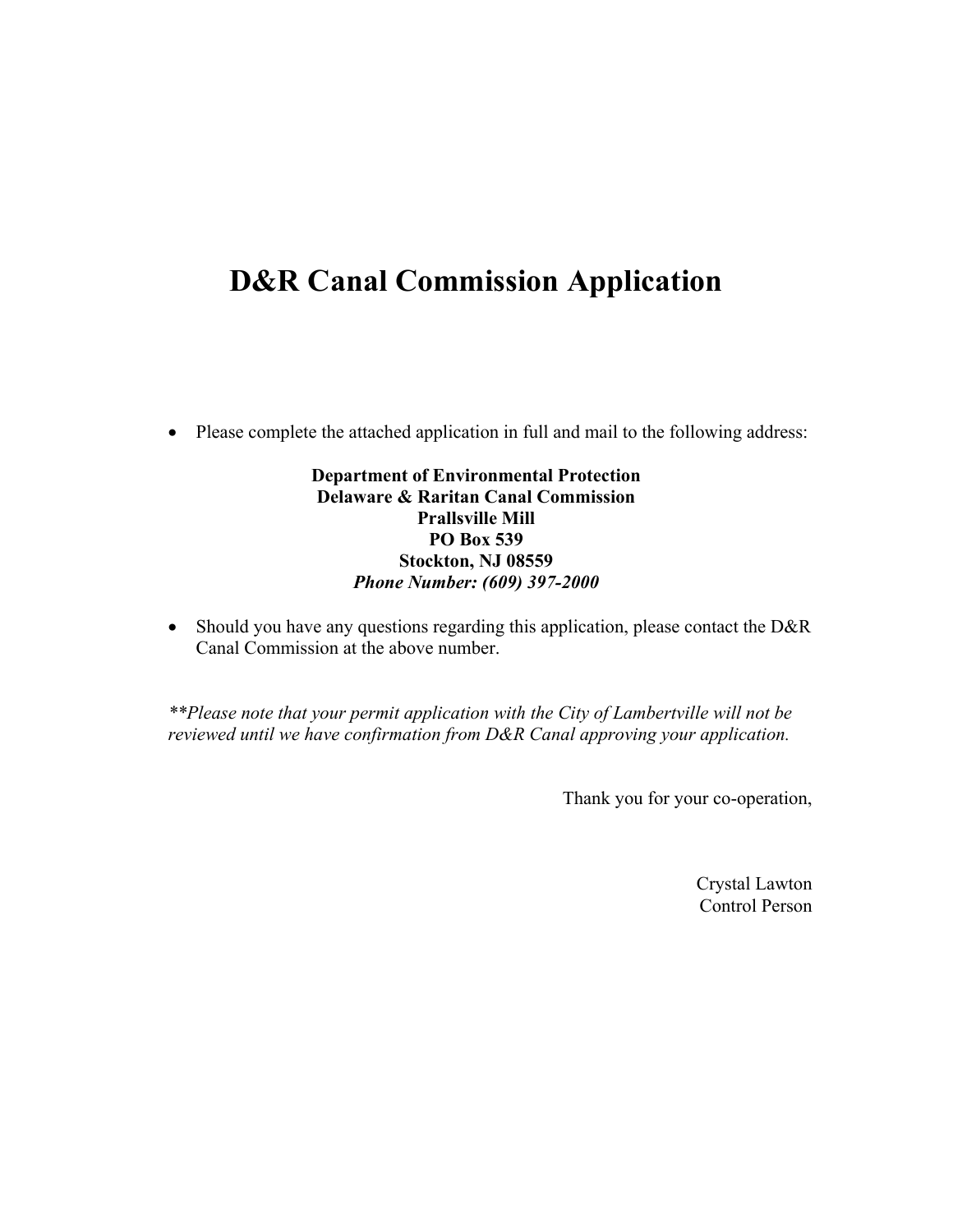## **State of New Jersey Department of Environmental Protection Delaware & Raritan Canal Commission Application**

## PLEASE PRINT OR TYPE

| 1a.    |                                                                                       |  |  |  |
|--------|---------------------------------------------------------------------------------------|--|--|--|
|        | Permanent Legal Address                                                               |  |  |  |
|        |                                                                                       |  |  |  |
|        |                                                                                       |  |  |  |
| $1b$ . |                                                                                       |  |  |  |
|        | Permanent Legal Address                                                               |  |  |  |
|        |                                                                                       |  |  |  |
|        |                                                                                       |  |  |  |
| 2.     | If applicable, give name of Engineer or Architect (specify):                          |  |  |  |
|        | Name $\_\_\_\_\_\_\_\_\_\_\_\_\_\_$ NJ License # $\_\_\_\_\_\_\_\_\_\_\_\_\_\_\_\_\_$ |  |  |  |
|        |                                                                                       |  |  |  |
|        |                                                                                       |  |  |  |
|        |                                                                                       |  |  |  |
| 3.     |                                                                                       |  |  |  |
|        | $Block(s)$ $Lot(s)$                                                                   |  |  |  |
|        |                                                                                       |  |  |  |
|        |                                                                                       |  |  |  |

4. Have any other applications for this site/project been submitted, or have any state permits been issued for this project? (If yes, indicate status and project number below)